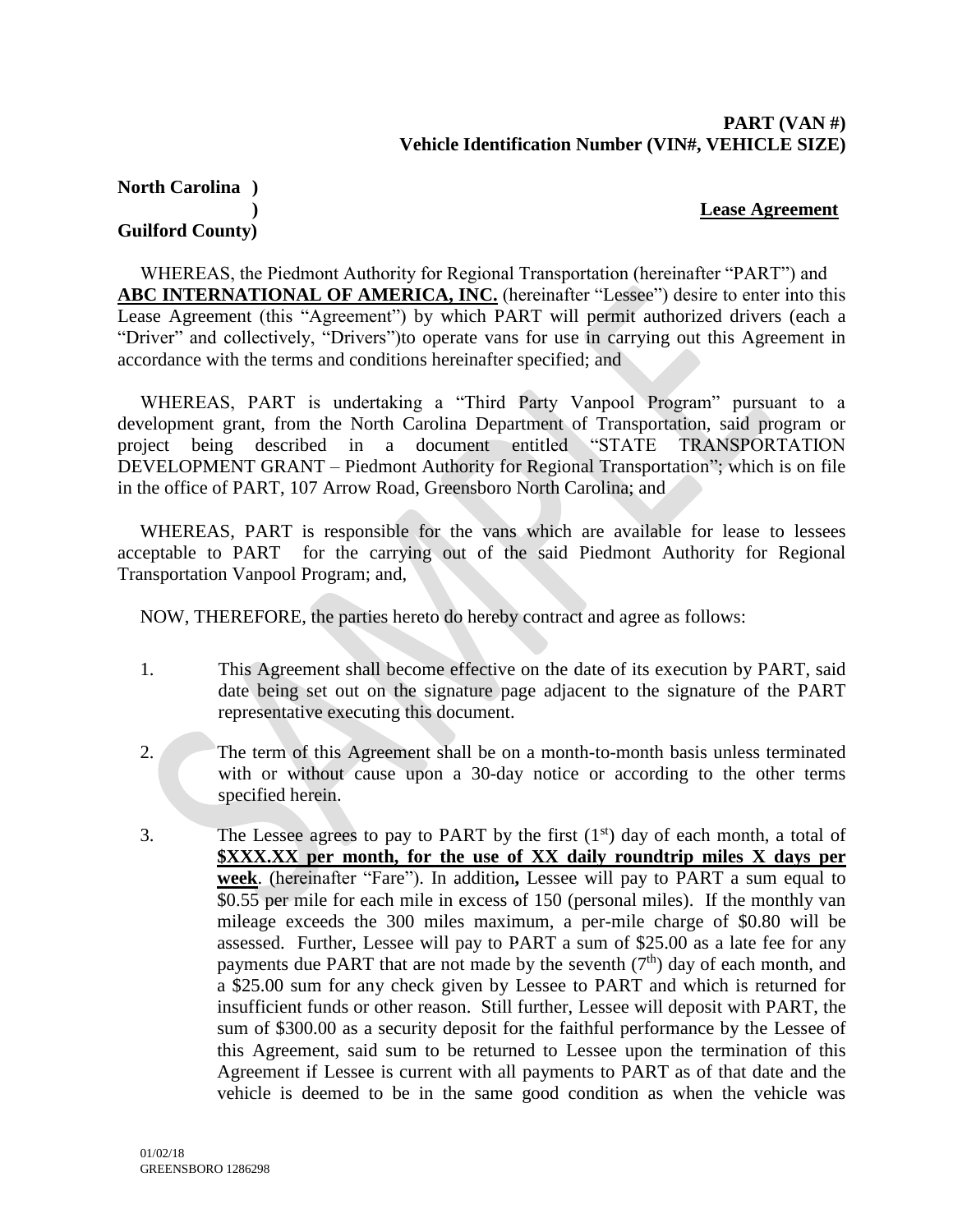provided by PART. It is also agreed that PART will review the Fare twice a year during January and July. In the sole discretion of PART, adjustments up or down may be made to reflect the cost of operating the van and supporting the vanpool program. If adjustments are made, an addendum may be signed by the Lessee and attached to the original contract in lieu of signing a new contract. Adjustments will be effective on February  $1<sup>st</sup>$  or August  $1<sup>st</sup>$ .

- 4. The Lessee shall oversee and ensure all records as PART shall prescribe are furnished to PART. All such records shall be maintained in the manner, and presented at the time, prescribed by the PART staff. Lessee will ensure payment is made to PART a sum of \$25.00 as a late fee for any records due PART that are not made in accordance with program rules and regulations.
- 5. PART agrees to reimburse Lessee for out-of-pocket costs in connection with the use of said van, said out-of-pocket costs to include gas and oil purchased for use in said van, said expenses to be substantiated by receipt, and said payments to be an offset against amounts due to PART by the first (1st) of each month pursuant to this Agreement.
- 6. PART shall issue the Lessee a fuel fleet card or other means to fuel and/or maintain the van. The fuel fleet method provided by PART shall only be used to fuel the van or pay for pre-approved maintenance and service repairs and only for purposes authorized by this Agreement. PART shall be reimbursed by the Lessee for any expenses related to the use of said fuel fleet method for any purpose other than those authorized by this Agreement. If the fuel fleet card is lost the Lessee must inform PART immediately.
- 7. The Lessee is responsible ensuring that the van receives preventative maintenance, in accordance with PART's Vanpool Maintenance Plan, upon each 6,000 miles of travel and must clear with PART any service, maintenance, repair, or corrective work with respect to said van. The Lessee is responsible for coordinating with Drivers to take the van for routine service once authorized by PART. Further, the Lessee is responsible for keeping the van in reasonably clean condition, inside and outside and shall see to it that all fluid levels and tire pressures are checked weekly. PART will periodically provide vehicle inspections to ensure the vanpool group is maintaining the vehicle and it continues to be in good operating condition. The Lessee is responsible for repairing vehicles related issues identified in the Inspection Update Form. Any items identified as misuse or negligence shall be rectified within 30 days of the inspection. Vanpool groups will be responsible for any costs associated with issues not covered by PART's vanpool maintenance plan.
- 8. PART agrees to assist Lessee in forming and maintaining a vanpool and to render other administrative assistance in connection with the program, but the extent of such assistance shall be determined by PART.
- 9. The Lessee must obtain, and maintain throughout the existence of the Agreement, a reasonable number of paying passengers, determined for purposes of this Agreement to be 75% of the maximum capacity of the van. Should the number of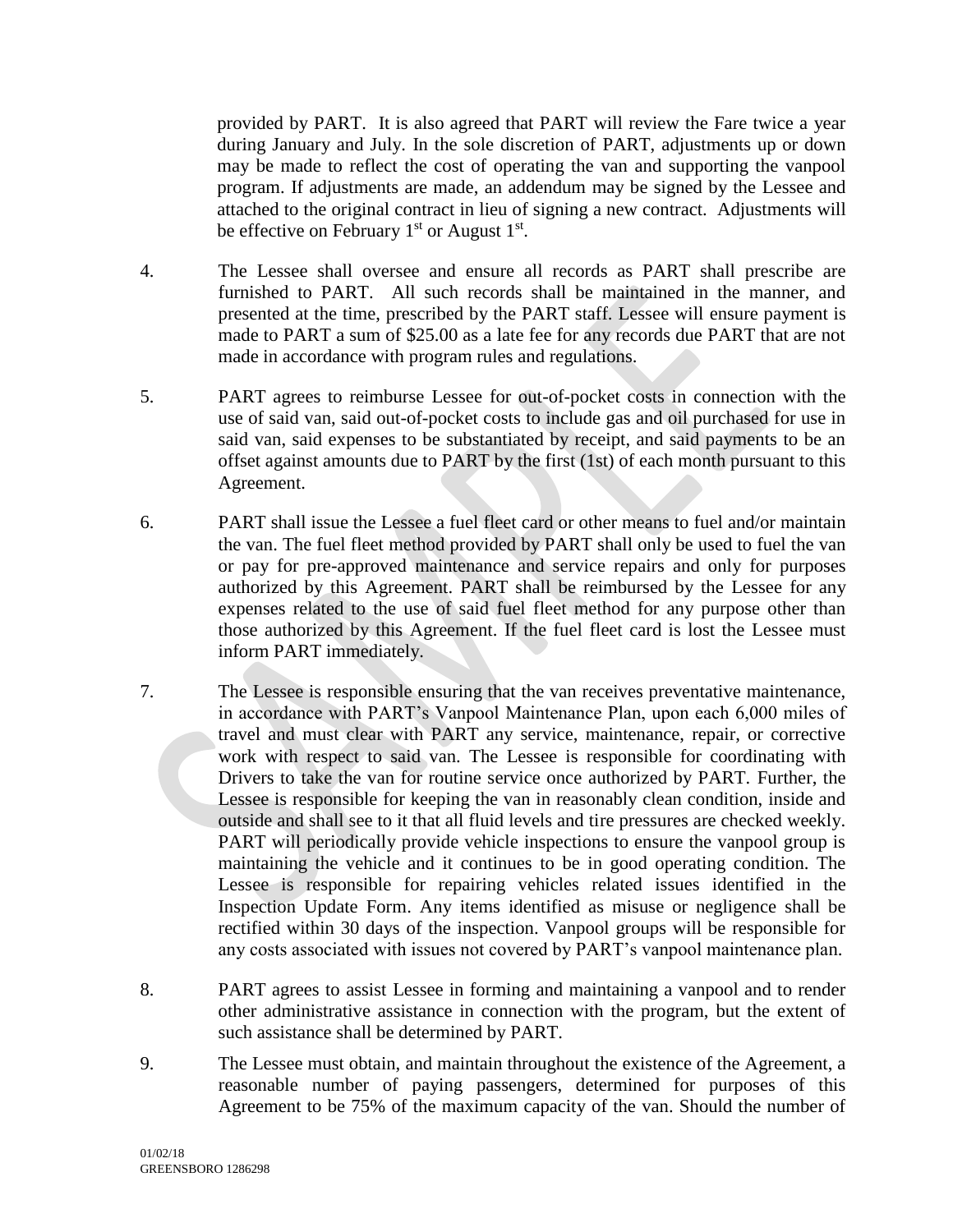participants fall below 75% of maximum capacity, the PART staff must be immediately notified and this Agreement shall be subject to cancellation.

- 10. In the case of a breakdown, PART will make an effort to provide an alternate van. If PART is not able to provide an alternate van pending repair or replacement, commuters will be responsible for arranging their own transportation to and from work. If the number of days the van fails to operate due to maintenance break downs and other cases outlined in the Operations Manual exceeds three consecutive days, and no other PART transportation is made available, a proration may be considered and calculated by PART staff to the actual number of days operated.
- 11. PART shall procure and maintain, at PART's sole cost and expense, business and automobile insurance which shall include physical damage coverage and the following limits of liability: \$5,00,00 combined single limit per accident for bodily injury and property damage.
- 12. The Lessee is responsible for the coordination of all drivers ensuring that only PART authorized drivers operate the van, except under emergency conditions or with express prior written approval of authorized PART staff. All authorized drivers are required to become a party to this agreement by signing a PART Vanpool Driver Agreement.
- 13. PART does herby agree to indemnify and save harmless Lessee, its officers, affiliates, agents and employees against all claims, actions, lawsuits and demands, including reasonable attorney fees, made by anyone for any damages, loss or injury of any kind, resulting from the negligent acts or omissions of PART.
- 14. PART warrants that the van is in good and reasonable working condition on the date first leased and has been appropriately inspected and serviced since purchased. This is not a continuing warranty. The van's good and reasonable working condition is subject to and may change with age, use and misuse by lessee, and reasonable wear and tear.
- 15. This Agreement is a contract of lease only. Lessee does not acquire and shall assert no right, title or interest in or to any van except as a lessee.
- 16. Lessee's rights or interest in this Agreement may not be transferred by Lessee's voluntary assignment or by operation of law and Lessee shall not sublet any van.
- 17. If any provisions of this Agreement are declared unenforceable in any respect, such unenforceability shall not affect any other provision of this Agreement, and each such provision shall be deemed to be modified, if possible, in such a manner as to render it enforceable and to preserve to the extent possible the intent of the parties as set forth herein.
- 18. This Agreement shall in all respects be governed by, and construed in accordance with, the laws of the State of North Carolina. This Agreement contains the entire and fully integrated agreement between the parties, and supersedes all prior and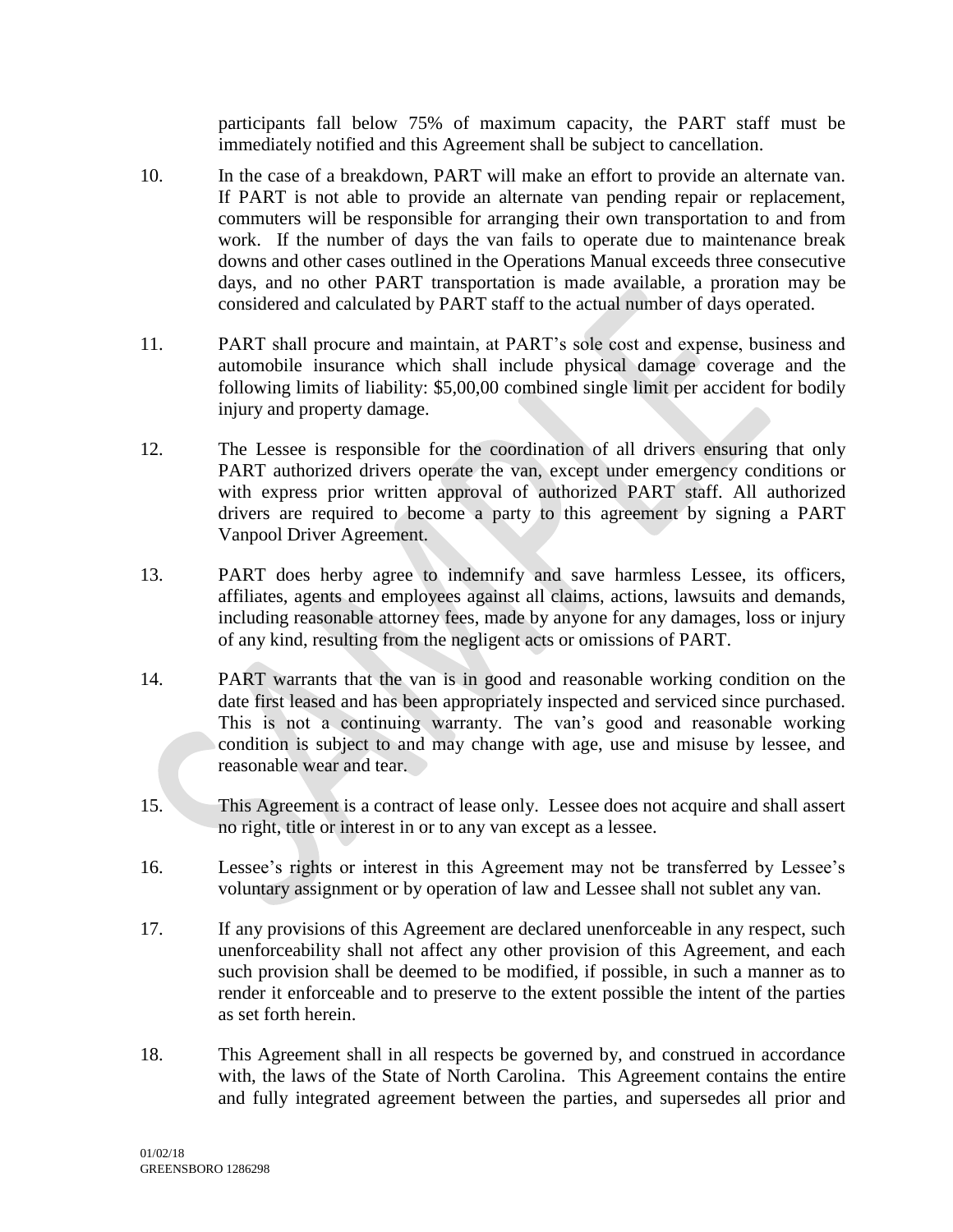contemporaneous negotiations, representations, agreements or understandings, whether written or oral. No modification of any of the provisions hereof shall be of any force, effect, or value unless in writing and signed by PART and Lessee. This Agreement does not and is not intended to confer any rights or remedies upon any person/s other than PART and Lessee, and PART and Lessee specifically agree that there are no intended thirty beneficiaries of this Agreement.

The following additional provisions apply to Lessees who also agree to become authorized vanpool Drivers (hereinafter "Driver") identified on Exhibit A.

- 19. The drivers listed on Exhibit A are the only authorized drivers of the vehicle hereunder. Lessee may not add or subtract drivers from Exhibit A without providing PART with written notice.
- 20. Driver agrees to authorize PART to obtain a certified copy of his/her driving record from an agency selected by PART, and must certify to PART that he/she does not have more than three points on his/her driving record, no Driving While Impaired (D.W.I.) convictions, has not been convicted of more than one (1) moving violation under the motor vehicle laws of any state and has not been convicted of any criminal offense arising out of the operation of a motor vehicle in violation of the criminal laws of any state within the immediate past three (3) years and none in the last year.
- 21. Driver must have a valid Class C North Carolina driver's license to drive the van. Driver shall complete a vanpool driver application before being eligible to operate the van. Driver shall immediately notify PART upon receipt of any moving violation or criminal charge.
- 22. Driver must notify the PART staff of any criminal charges or convictions arising out of the operation of the van or any other motor vehicle.
- 23. Except as otherwise provided in this Agreement, the Driver must agree to operate the van solely for the purpose of transporting persons from their designated pickup point to their place of employment, and from their place of employment to their pick up point, and must operate in accordance with route and other regulations prescribed by the PART staff and must operate on a punctual schedule approved by said PART staff.
- 24. Notwithstanding Section 20 of this Agreement, the Driver shall be permitted to use the van for personal use (that is, other than transporting riders to and from employment), but such personal use shall be limited to a maximum of 300 miles per month per van, and the cost to the Driver for such personal use shall be as herein provided. The Driver shall not take the van to any establishment whose business could negatively impact the image of PART, including, but not limited to, nightclubs, Alcoholic Beverage Control (ABC) stores, bars, sweepstakes facilities, sexually oriented businesses, cigar lounges, vaping lounges, etc.
- 25. The Driver shall operate the van in accordance with reasonable and safe practices.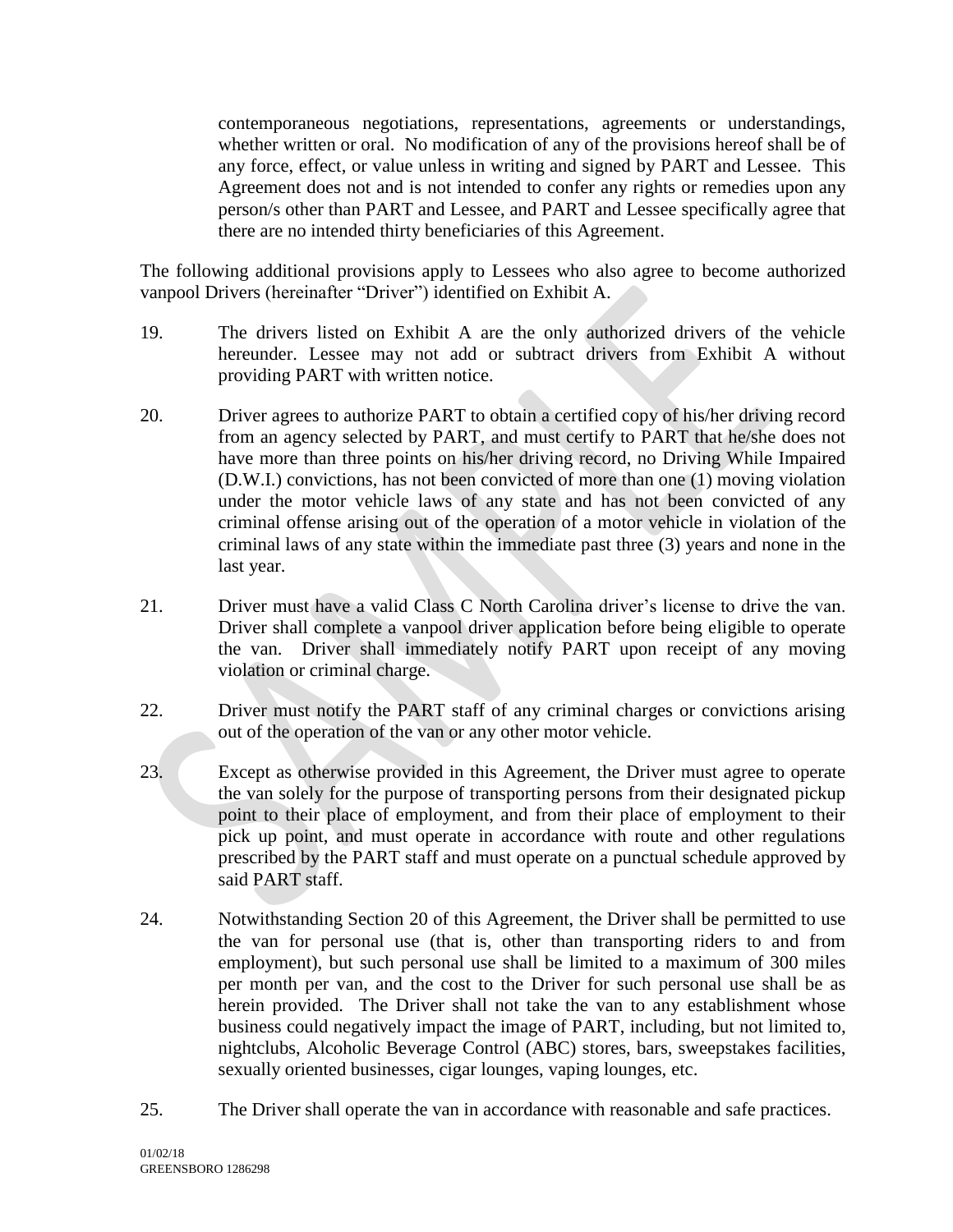- 26. The Driver shall provide secure off-street parking for the van when it is not in use.
- 27. The Driver is authorized to solicit on behalf of PART a Substitute Driver who shall be required to become a party to a PART Vanpool Driver Agreement, shall meet the same qualifications as those prescribed for a Driver, shall be responsible for carrying out the requirements of this Agreement on behalf of the Driver at such times as the Driver is not available, and in general shall stand in the place of the Driver when performing for the Driver pursuant to this Agreement. Any personal miles driven by a Substitute Driver shall be counted as a part of the 300 miles maximum provided for the Driver. All payments to and from the Driver and to and from PART, shall be made as if all miles during any given month were driven by the Driver, with the understanding that the Driver will collect from, and reimburse to, the Substitute Driver on the same basis as if the payments were being made to and from the Driver.
- 28. The Driver is prohibited from transporting any organized groups or anyone for hire except the vanpool passengers.
- 29. While operating the van, the Driver shall not use a cell phone, blue tooth device, text messaging device or equipment that may distract the attention of the Driver.
- 30. The Driver shall prohibit the use or possession or transportation of any weapon, firearm, alcoholic beverage or any drug or other substance in violation of law within the vanpool vehicle.
- 31. The Driver shall prohibit the smoking of any substance or use of tobacco products, including, but not limited to, chewing tobacco, snuff, electronic cigarettes and vaping devices, in any PART vehicle. Any vehicle damage related to smoking shall be repaired at the expense of the vanpool group including but not limited to cleaning, reupholstering, or even replacement.
- 32. The Driver will not permit any animals or pets to be brought inside the vehicle without prior written consent from PART.
- 33. The Driver will not permit the use of the vehicle to pull trailers, and no trailer hitches, temporary or permanent, are to be attached to the van.
- 34. The vehicle is to be driven only on hard-surfaced public streets and highways, and other normal access roads and driveways, and is not to be driven and such places or in such manner as to expose the vehicle to unsafe conditions.
- 35. The vehicle is not to be driven over bridges or roads posted for a maximum weight of 3 tons or less.
- 36. The Driver is responsible for promptly reporting any accident involving a bodily injury or property damage, the reporting to be in accordance with the procedures outlined in the Operations Manual. The Driver or Substitute Driver shall be responsible for any damage to the extent that said damage is not recoverable from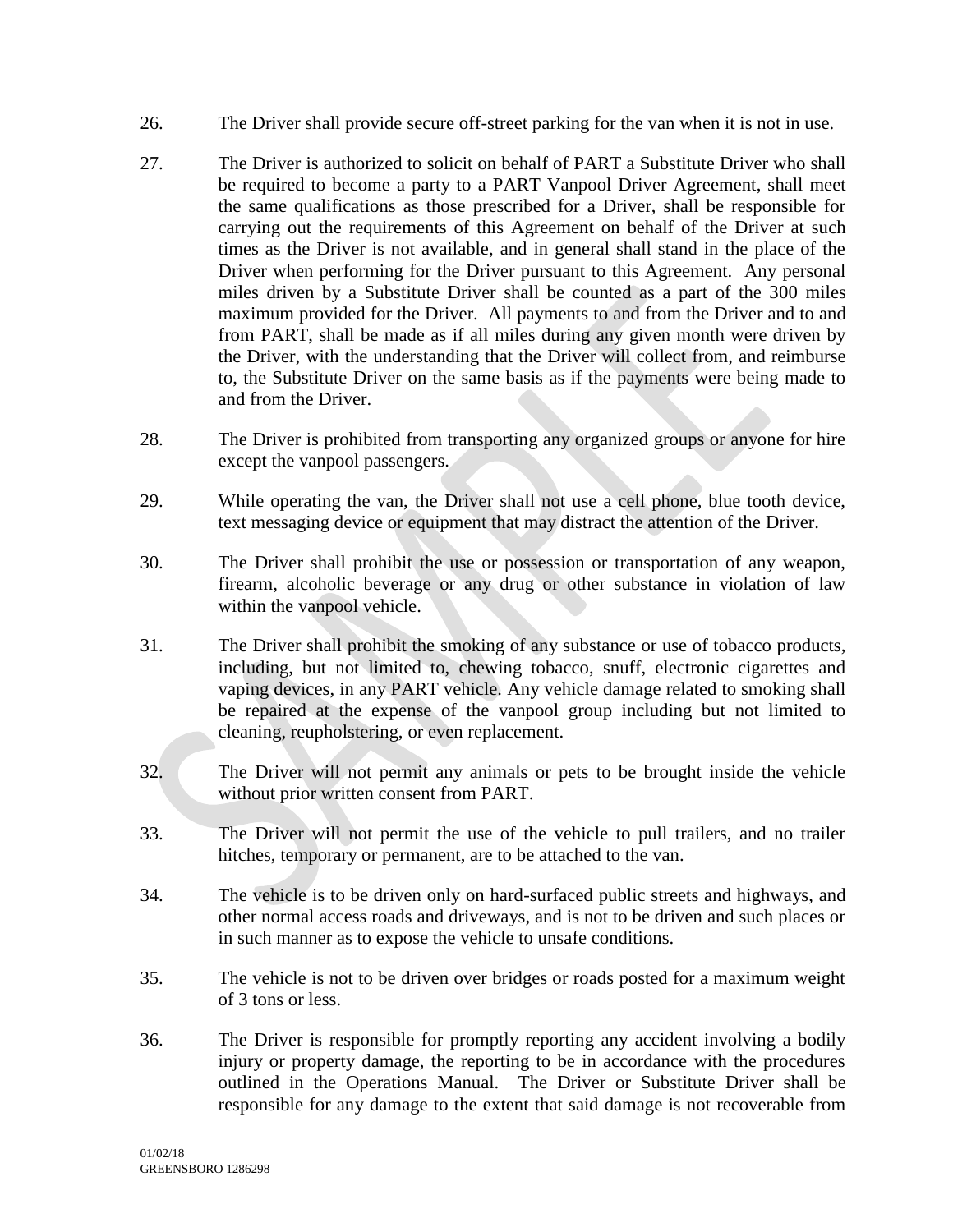insurance, up to a maximum of \$100.00, and shall be fully responsible for any criminal acts arising out of the use of the van.

- 37. PART may terminate this Agreement without cause, or for cause, including a failure to comply with any provision, at its discretion. Any failure of PART to require compliance with any provision of this Agreement shall not be interpreted as a waiver thereof, and shall not prevent PART from enforcing or requiring compliance with such provision or requirement at any future date.
- 38. The Driver shall comply with the provisions of the Americans with Disabilities Act (ADA). The Driver hereby agrees to indemnify PART from and against all claims, suits, damages, costs, losses and expenses in any manner arising out of or connected with the failure of Driver, its subcontractors, agents, successors, assigns, officers or employees to comply with provisions of the ADA.
- 39. The Driver does hereby agree to indemnify and save harmless PART, its officers, agents and employees against all claims, actions, lawsuits and demands, including reasonable attorney fees, made by anyone for any damages, loss or injury of any kind, resulting from the negligent acts or omissions of the Driver. PART shall not under any circumstances be liable for consequential, incidental, special or exemplary damages arising out of or relating to the transaction contemplated under this Agreement, whether in contract, tort or otherwise.
- 40. All references herein to Driver shall be deemed to include Substitute Driver, but with the further understanding that the financial arrangement shall be between PART and the Driver with the financial arrangements between the Driver and the Substitute driver being a matter for settlement between those two parties.
- 41. Failure of the Driver to perform or observe any covenant, condition or agreement required to be performed or observed herein, including but not limited to the payment of the Fare by Driver, shall be grounds for termination of this Agreement by the non-breaching party. Any such termination due to a breach under this Section shall be effective immediately upon the providing of written notice of termination to the Driver. Upon termination of the Agreement, Driver shall return the van to PART at a location and at a time designated by PART, which date shall be within five (5) business days of the termination of this Agreement. Upon termination of this Agreement, any unpaid Fare shall be due and payable to PART, which Fare for the month of termination shall be prorated through the date of the return of the van.
- 42. All notices, demands, consents, approvals, requests, or other communications which any of the parties to this Agreement may desire or be required to give hereunder (collectively, "Notices") shall be in writing and shall be deemed properly given and received (i) if delivered in person, then when actually delivered and received, (ii) if sent by electronic mail, then when sent, provided that no message is received by the sender indicating that such notice was not delivered, (iii) if sent by registered or certified mail, postage prepaid, return receipt requested, then when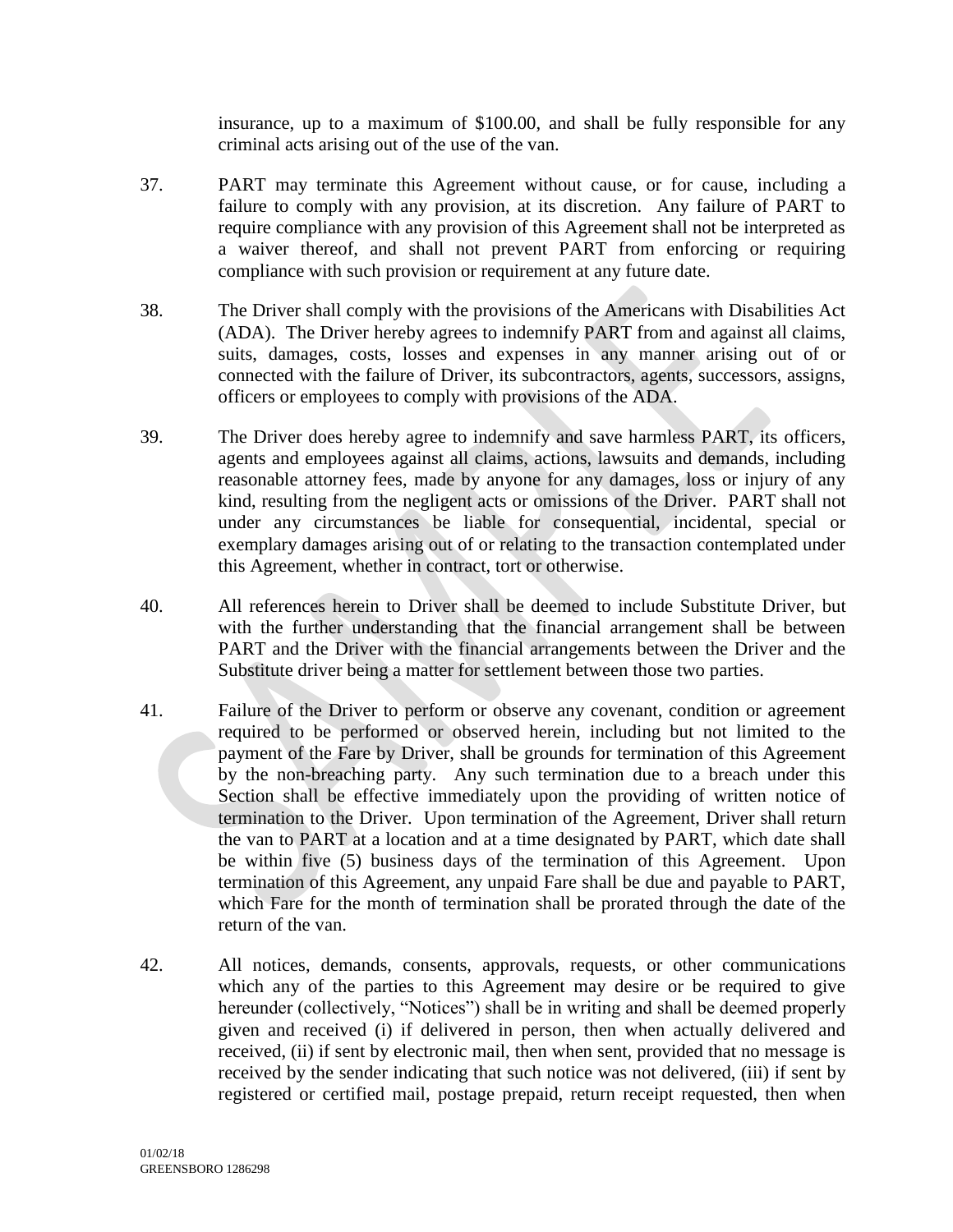delivered (or when delivery is refused), or (iv) if sent by a nationally recognized overnight courier service, then the next business day after being sent provided verification of actual delivery is made by such courier service. The addresses of the parties for the purpose of sending such notices and communications shall be as follows:

| If to PART:   | <b>Piedmont Authority for Regional Transportation</b><br>107 Arrow Road<br>Greensboro North Carolina 27409<br>Attn: Scott Rhine<br>Phone: 336.291.4316<br>Email: scottr@partnc.org |
|---------------|------------------------------------------------------------------------------------------------------------------------------------------------------------------------------------|
| If to Lessee: | ABC International of America, Inc.<br>Address 1<br>Address 2<br>Attn:<br>Phone:<br>Email:                                                                                          |

- 43. Driver.Lessee's rights or interest in this Agreement may not be transferred without the prior written consent of PART.
- 44. Pursuant to N.C.G.S. § 147-86.59(a), Driver (the "Contracting Party") certifies that, as of the date listed below, it is not on the Final Divestment List created by the State Treasurer pursuant to N.C.G.S. § 147-86.58. In compliance with the requirements of N.C.G.S. § 147-86.59(b), the Contracting Party further certifies that it will not utilize in the performance of the contract any subcontractor that is identified on the Final Divestment List created pursuant to N.C.G.S. § 147-86.58. The Iran Divestment Act is codified at N.C.G.S. § 147-86.55 *et. seq.* The State Treasurer's Final Divestment List can be found on the State Treasurer's website at the following website address: [www.nctreasurer.com/Iran.](http://www.nctreasurer.com/Iran) The Final Divestment List will be updated every 180 days.

IN WITNESS THEREOF, the parties hereto acknowledge the due execution of this Agreement by their signatures and on the dates indicated below.

LESSEE

ABC INTERNAITONAL OF AMERCIA, INC

Designee: \_\_\_\_\_\_\_\_\_\_\_\_\_\_\_\_\_\_\_\_\_\_\_\_\_\_\_\_\_\_\_\_\_\_\_\_\_

Title:

DESIGNEE SIGNATURE \_\_\_\_\_\_\_\_\_\_\_\_\_\_\_\_\_\_\_\_\_\_\_\_\_\_\_\_\_\_\_\_\_\_\_\_\_\_\_\_DATE\_\_\_\_\_\_\_\_\_\_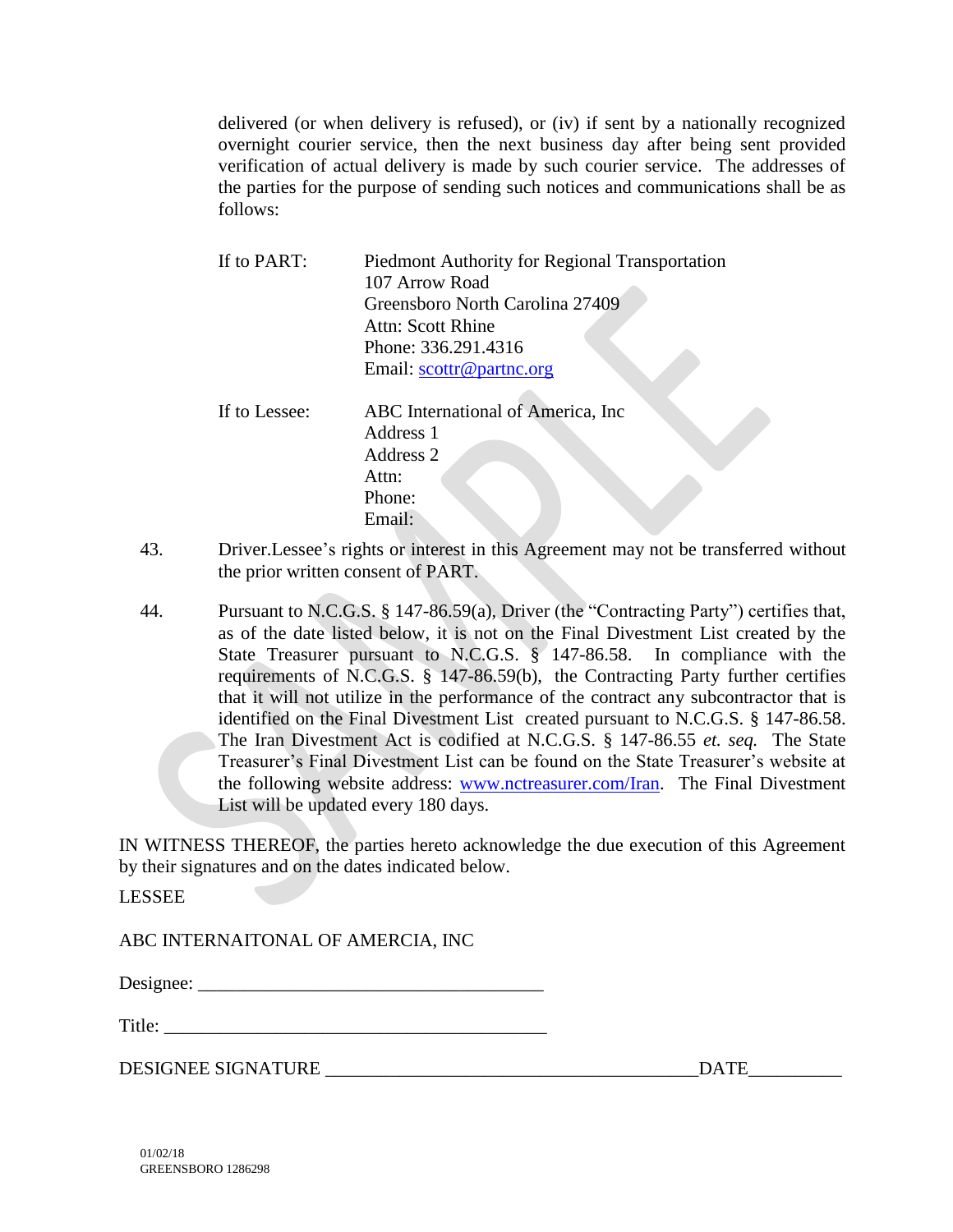### PIEDMONT AUTHORITY FOR REGIONAL TRANSPORTATION DIRECTOR OF COMMUTER RESOURCES

|                                                                                                                      | <b>DATE</b>                                                                                                          |  |
|----------------------------------------------------------------------------------------------------------------------|----------------------------------------------------------------------------------------------------------------------|--|
| This Agreement has been pre-audited in the manner required by the Local Government Budget<br>and Fiscal Control Act. |                                                                                                                      |  |
|                                                                                                                      |                                                                                                                      |  |
| <b>Finance Director</b>                                                                                              | Date                                                                                                                 |  |
| Federal Tax Identification Number: 56-2114640                                                                        |                                                                                                                      |  |
|                                                                                                                      |                                                                                                                      |  |
| The Piedmont Authority for Regional Transportation Remittance Address:                                               |                                                                                                                      |  |
| <b>Piedmont Authority for Regional Transportation</b><br>107 Arrow Rd.<br>Greensboro, NC 27409                       |                                                                                                                      |  |
| For PART use only:                                                                                                   |                                                                                                                      |  |
| Fuel Card ID#<br>Fueling Method: $\Box$ WSTA                                                                         |                                                                                                                      |  |
| Lessee Contact No.:                                                                                                  |                                                                                                                      |  |
| Lessee Email: _____                                                                                                  |                                                                                                                      |  |
| Lessee Mailing Address:                                                                                              | <u> 2000 - Jan James James Jan James James James James James James James James James James James James James Jam</u> |  |
| Vanpool Pick-Up Address:                                                                                             |                                                                                                                      |  |
| Vanpool Destination Address:                                                                                         | <u> 1980 - Johann John Stein, mars an deutscher Stein († 1950)</u>                                                   |  |